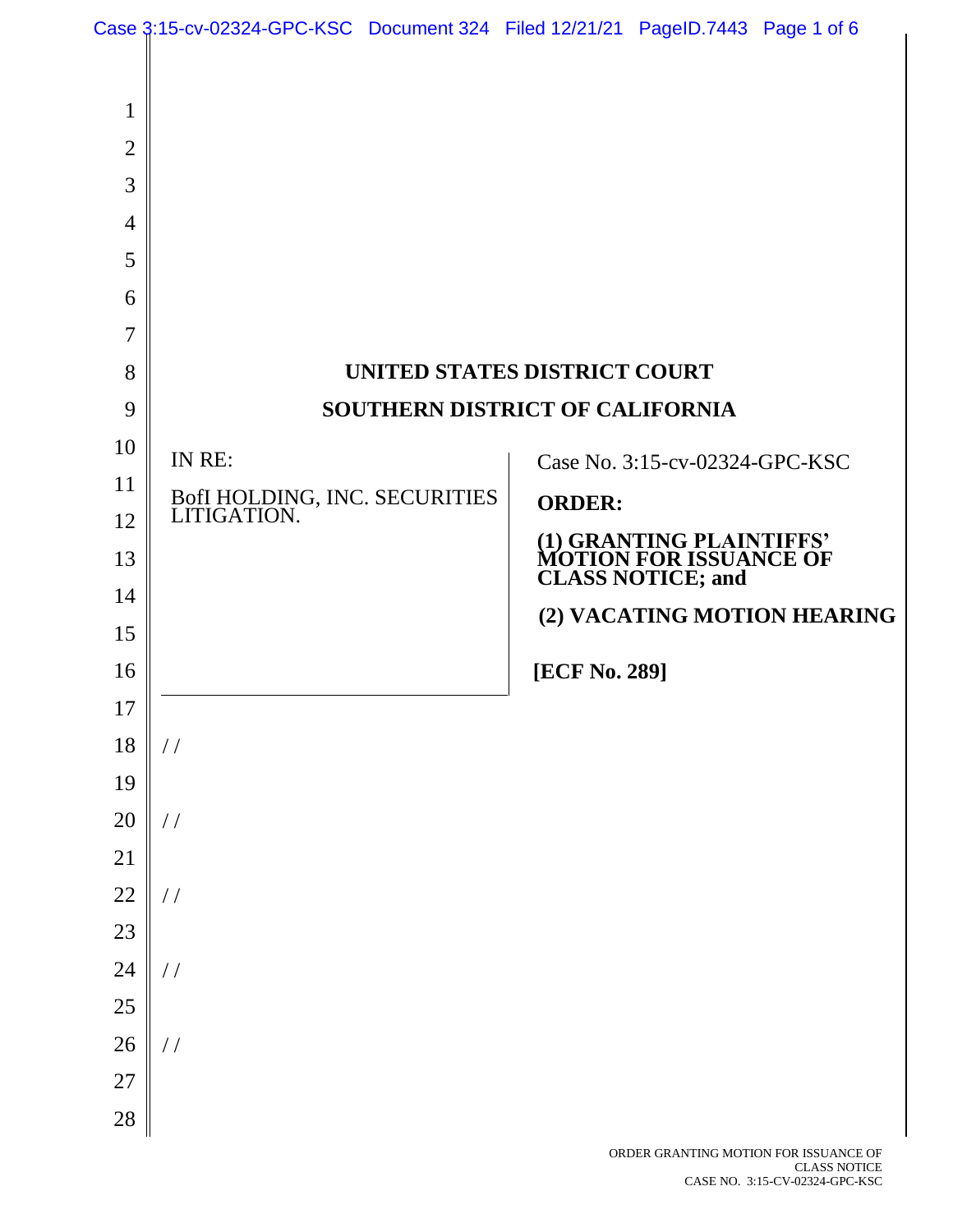## **BACKGROUND**

2 3 4 5 6 7 8 9 10 11 12 13 14 Before the Court is Plaintiffs' Motion for Issuance of Class Notice. ECF No. 289-1. Attached to Plaintiffs' Motion were three exhibits: the proposed Short-Form Notice, Long-Term Notice and Summary Notice. ECF Nos. 289-3, 289-4, 289-5. Defendants filed a "limited opposition" in which they proposed edits to the Short-Form Notice, Long-Form Notice, and Summary Notice submitted by Plaintiffs. ECF No. 307. Plaintiff filed a reply, "respectfully request[ing] that the Court grant the Class Notice Motion, with alterations to the language of the notice documents as set forth in the attachments to Defendants' response." ECF No. 314 at 2. As set forth in this Order, the Court **GRANTS** Plaintiffs' Motion for Issuance of Class Notice, with the alterations in the language to be included in the Notices as proposed by Defendants and accepted by Plaintiff. Further, the Court finds this matter suitable for disposition without a hearing pursuant to Civil Local Rule 7.1(d)(1) and hereby **VACATES** the hearing.

## **DISCUSSION**

In class actions certified under Federal Rule of Civil Procedure 23(b)(3), "the court must direct to class members the best notice that is practicable under the circumstances, including individual notice to all members who can be identified through reasonable effort." Fed. R. Civ. P. 23(c)(2)(B); *see Eisen v. Carlisle & Jacquelin*, 417 U.S. 156, 173 (1974). "The notice must clearly and concisely state in plain, easily understood language: (i) the nature of the action; (ii) the definition of the class certified; (iii) the class claims, issues, or defenses; (iv) that a class member may enter an appearance through an attorney if the member so desires; (v) that the court will exclude from the class any member who requests exclusion; (vi) the time and manner for requesting exclusion; and (vii) the binding effect of a class judgment under Rule  $23(c)(3)$ ." Fed R. Civ. P.  $23(c)(2)(B)$ .

28

27

15

16

17

18

19

20

21

22

23

24

25

26

1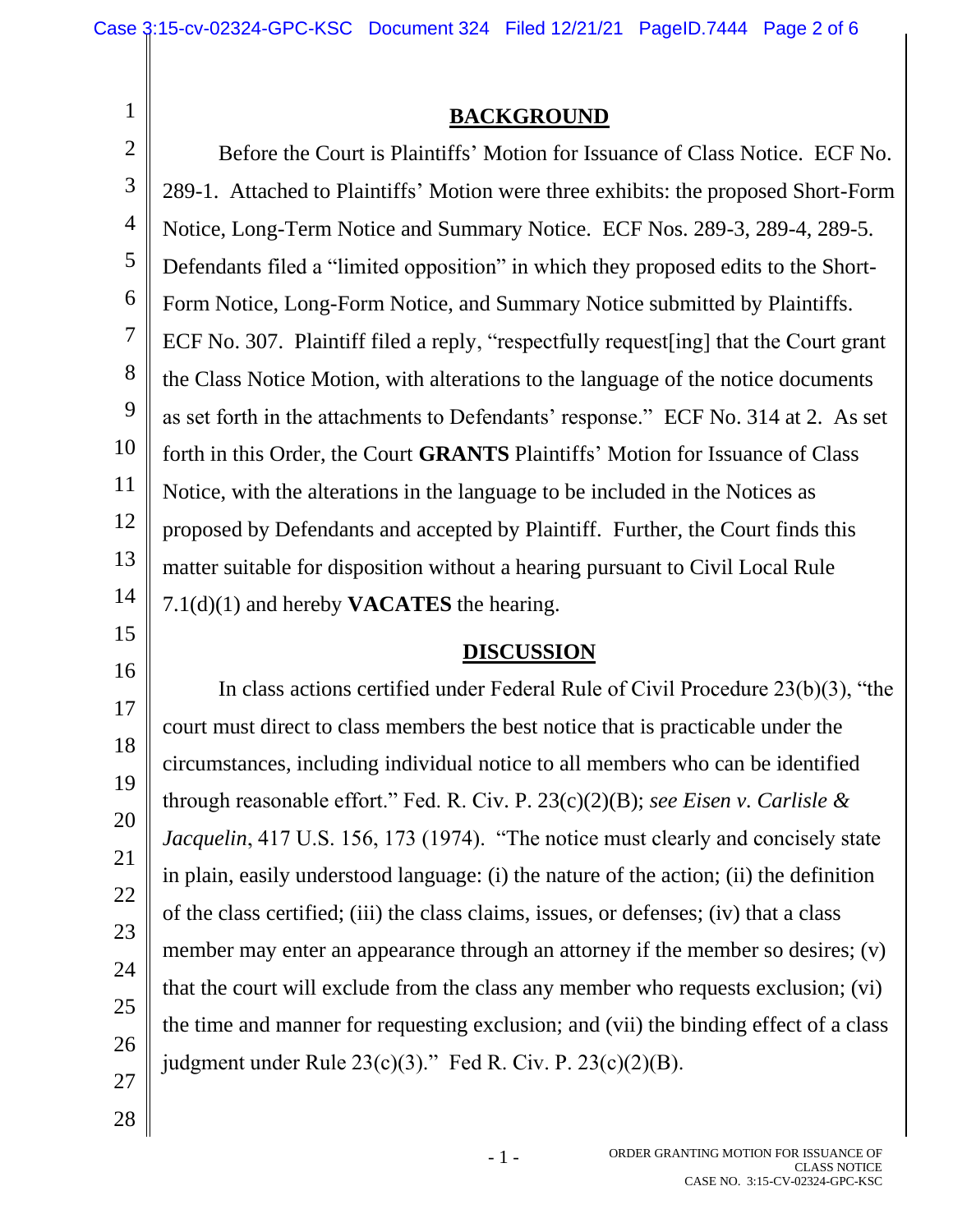| $\mathbf{1}$   | On August 24, 2021, the Court entered an order granting Plaintiffs' Motion                                                                         |
|----------------|----------------------------------------------------------------------------------------------------------------------------------------------------|
| $\overline{2}$ | for Class Certification. ECF No. 247. Pursuant to Federal Rule of Civil Procedure                                                                  |
| 3              | $23(b)(3)$ , this Court certified the following class in this action (the "Class"):                                                                |
| $\overline{4}$ | All persons and entities that, between September 4, 2013                                                                                           |
| 5              | and October 13, 2015, inclusive, purchased or otherwise                                                                                            |
| 6              | acquired shares of the publicly traded common stock of<br>BofI, as well as purchasers of BofI call options and sellers                             |
| $\overline{7}$ | of BofI put options, and were damaged thereby.                                                                                                     |
| 8              | Excluded from the Class are Defendants herein, the officers and directors of the                                                                   |
| 9              | Company, at all relevant times, members of their immediate families and their legal                                                                |
| 10             | representatives, heirs, successors or assigns, and any entity in which Defendants                                                                  |
| 11             | have or had a controlling interest.                                                                                                                |
| 12             | Having reviewed Plaintiffs' proposed Notices (ECF Nos. 289-3, 289-4, 289-                                                                          |
| 13             | 5), Defendants' proposed "minor suggested edits" as outlined in their "limited"                                                                    |
| 14             | opposition" (ECF Nos. 307-2, 307-3, 307-4) and the Declaration of Luiggy Segura                                                                    |
| 15             | outlining the details of the notice administration process filed with Plaintiffs'                                                                  |
| 16             | motion (ECF No. 289-6), the Court finds that the proposed Short-Form, Long-                                                                        |
| 17             | Form, and Summary Notices fulfill the requirements of Rule 23 and GRANTS                                                                           |
| 18             | Plaintiffs' motion, to include the Notices as amended by Defendants.                                                                               |
| 19             | The Court hereby establishes the following program and schedule for notice                                                                         |
| 20             | to the Class of this pending class action:                                                                                                         |
| 21             | The Court approves the Short-Form Notice of Pendency of Class<br>1.                                                                                |
| 22             | Action submitted by Plaintiffs, as amended by Defendants (ECF No. 307-2, Defs.'                                                                    |
| 23             | Opp., Ex. A);                                                                                                                                      |
| 24             | The Court approves the Long-Form Notice of Pendency of Class<br>2.                                                                                 |
| 25             | Action submitted by Plaintiffs, as amended by Defendants (ECF No. 307-3, Defs.'                                                                    |
| 26<br>27       | Opp., Ex. B);                                                                                                                                      |
| 28             | 3.<br>The Court approves the Summary Notice submitted by                                                                                           |
|                | Plaintiffs, as amended by Defendants (ECF No. 307-4, Defs.' Opp., Ex. C);<br>ORDER GRANTING MOTION FOR ISSUANCE OF<br>$-2-$<br><b>CLASS NOTICE</b> |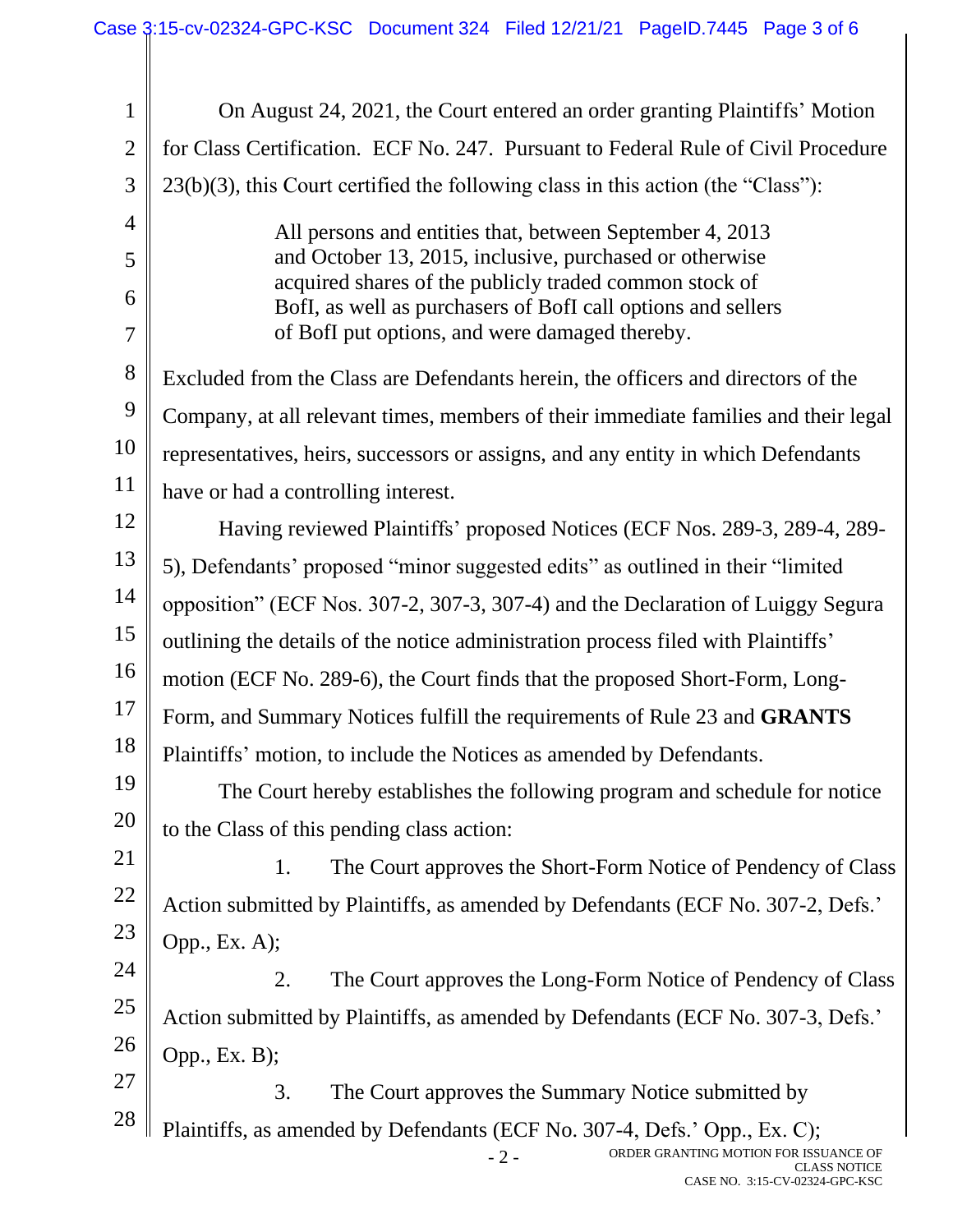1 2 3 4 5 6 7 8 9 10 11 12 13 14 15 16 17 18 19 20 21 22 23 24 25 26 27 28 4. Lieff Cabraser Heimann & Bernstein, LLP ("Class Counsel") may employ JND Legal Administrator as notice administrator (the "Notice Administrator") to assist in the providing of class notice; 5. Within ten (10) calendar days after entry of this Order, BofI shall instruct its securities transfer agent to produce to the Notice Administrator an electronic list, preferably in a Microsoft Excel data table, of all persons who purchased, acquired, and/or sold BofI Holding, Inc. common stock, call options, and/or put options during the Class Period (the "Transfer Agent List"), with Plaintiff to bear reasonable costs; 6. Class Counsel shall cause to be mailed, by first class mail, the Short Form Notice of Pendency of Class Action, substantially in the form annexed hereto as Exhibit A, to each class member identified on the transfer agent records and all class members who can be identified through reasonable effort within twenty-one (21) calendar days of its receipt of the Transfer Agent List (the "Notice Date"; 7. Class Counsel shall cause copies of the Long Form Notice of Pendency of Class Action, substantially in the form annexed hereto as Exhibit B, to be posted on a website, www.BofISecuritiesLitigation.com, no later than the Notice Date; 8. Class Counsel shall cause the Summary Notice, substantially in the form annexed hereto as Exhibit C, to be disseminated via *Investor's Business Weekly* and *PR Newswire* within ten (10) calendar day after the Notice Date; 9. Class Counsel shall populate the Short Form Notice of Pendency of Class Action, Long Form Notice of Pendency of Class Action, and Summary Order with the appropriate dates based on the Court's entry of this Order. 10. No later than 21 calendar days after the Notice Administrator receives the Transfer Agent List, the Notice Administrator shall solicit information

- 3 -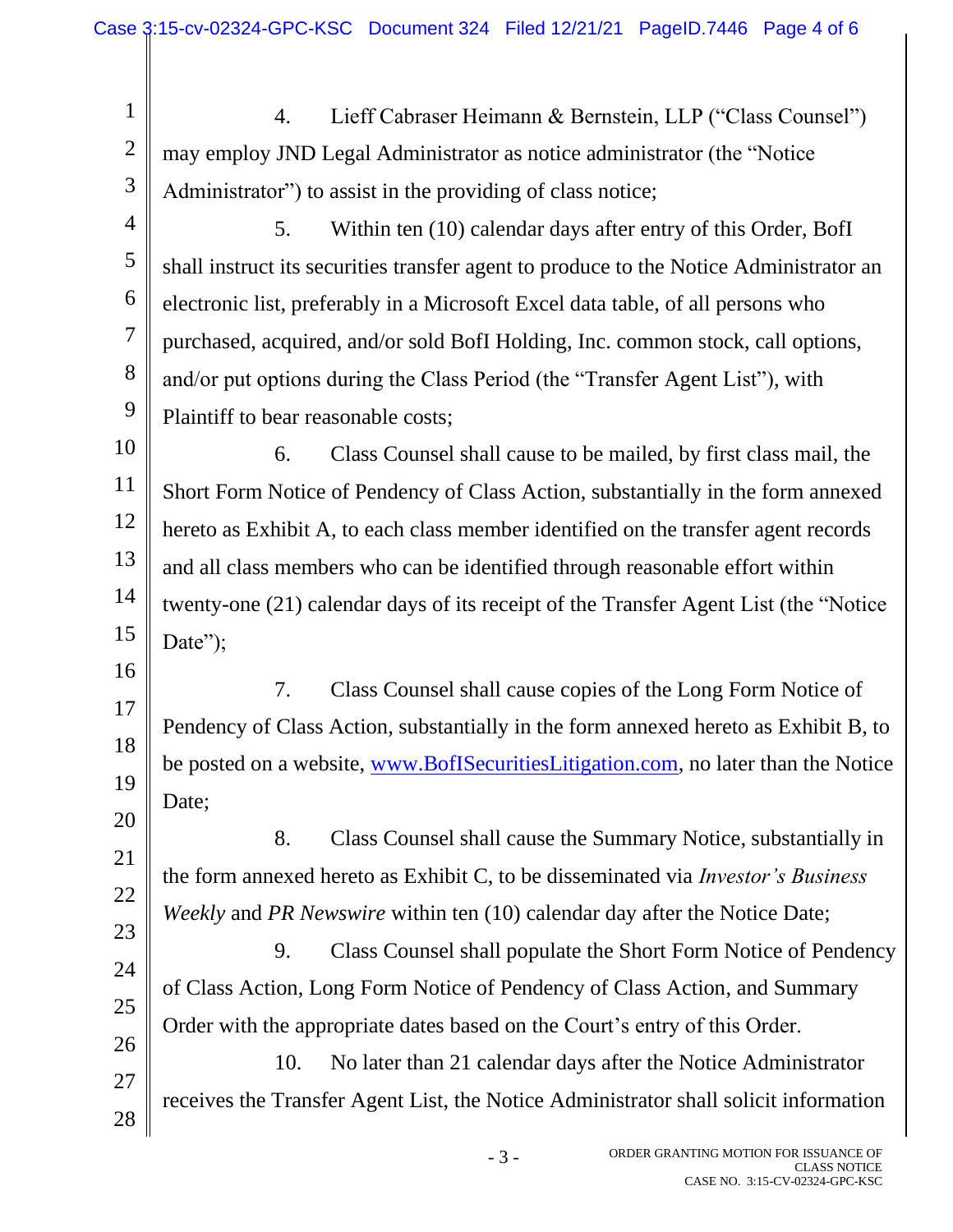1 2 3 4 5 6 7 8 9 10 11 12 from brokers and other nominees who purchased or otherwise acquired shares of the publicly traded common stock of BofI, purchased BofI call options, or sold of BofI put options during the Class Period as nominee for a beneficial owner. Such nominees, within 10 calendar days of receiving the Short Form Notice, must either: (i) request from the Notice Administrator sufficient copies of the Short Form Notice to forward to all such beneficial owners an mail those Short Form Notices within ten (10) calendar days after receiving them, and also provide the Administrator with email addresses for all such beneficial owners; (ii) within ten (10) calendar days of receipt of the Short Form Notice, send the Short Form Notice to beneficial owners via electronic communication; or (iii) within ten (10) calendar days of receipt of the Short Form Notice, provide a list of the names, addresses, and email addresses of all such beneficial owners to the Notice Administrator at

13 14 15 16 17 18 19 20 21 22 23 24 BofISecurities@JNDLA.com. If such nominees choose the first or second option, they must send a statement to the Notice Administrator confirming that the mailings and/or electronic communications were made and they must retain your mailing and/or electronic communication records for use in connection with any further notice that may be provided in the Action. If such nominees choose the third option, the Notice Administrator will send a copy of the Postcard Notice to the beneficial owners. If email addresses are not available, such nominees must notify the Notice Administrator of that fact. Upon full compliance with these directions, such nominees may seek reimbursement of reasonable expenses actually incurred (but not to exceed \$0.50 per mailing, excluding postage) by providing the Notice Administrator with proper documentation supporting the expenses for which reimbursement is sought.

25 26 27 11. Should any members of the Class wish to exclude themselves, they must postmark such requests for exclusions no later than sixty (60) calendar days after the Notice Date;

- 4 -

28